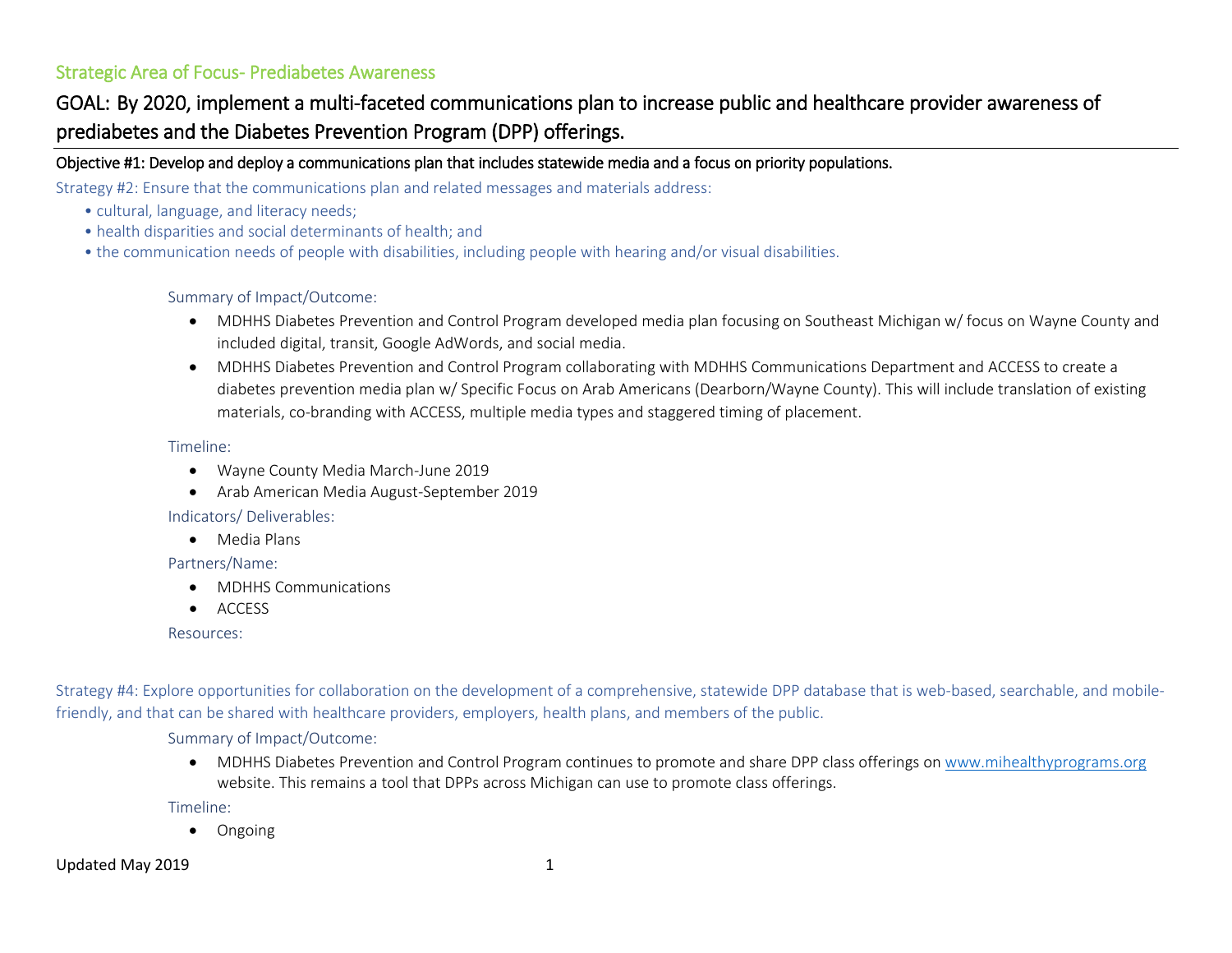Indicators/ Deliverables:

• Updated [www.mihealthyprograms.org](http://www.mihealthyprograms.org/) website

Partners/Name:

• Michigan based CDC-recognized Diabetes Prevention Programs

Resources:

# Strategic Area of Focus-Health Systems Policy: Coverage

# GOAL: By 2020, increase DPP reimbursement coverage through at least one Michigan Medicaid plan and one private insurer.

## Objective #1: Provide education on reimbursement models, claim codes, overall benefit design, and updates on Medicare DPP coverage, as available, to Michigan employers, health plans, and MiDPRPs.

### Strategy#2: Partner with the state's Business Coalition on Health, Michigan Chamber of Commerce, and other employer associations to disseminate information about prediabetes and MiDPRPs.

### Summary of Impact/Outcome:

- MDHHS Diabetes Prevention and Control program staff attended Human Resource Day to share info about the DPP and options for employer coverage
- Priority Health sends providers and engaged employer groups outreach toolkits

### Timeline:

- Human Resource Day-April 2019
- Priority Health outreach kits-ongoing

### Indicators/ Deliverables:

- Attended Human Resource Day as organizational sponsor
- Priority Health outreach kits disseminated

### Partners/Name:

- MDHHS Worksite Wellness staff
- Priority Health

#### Resources: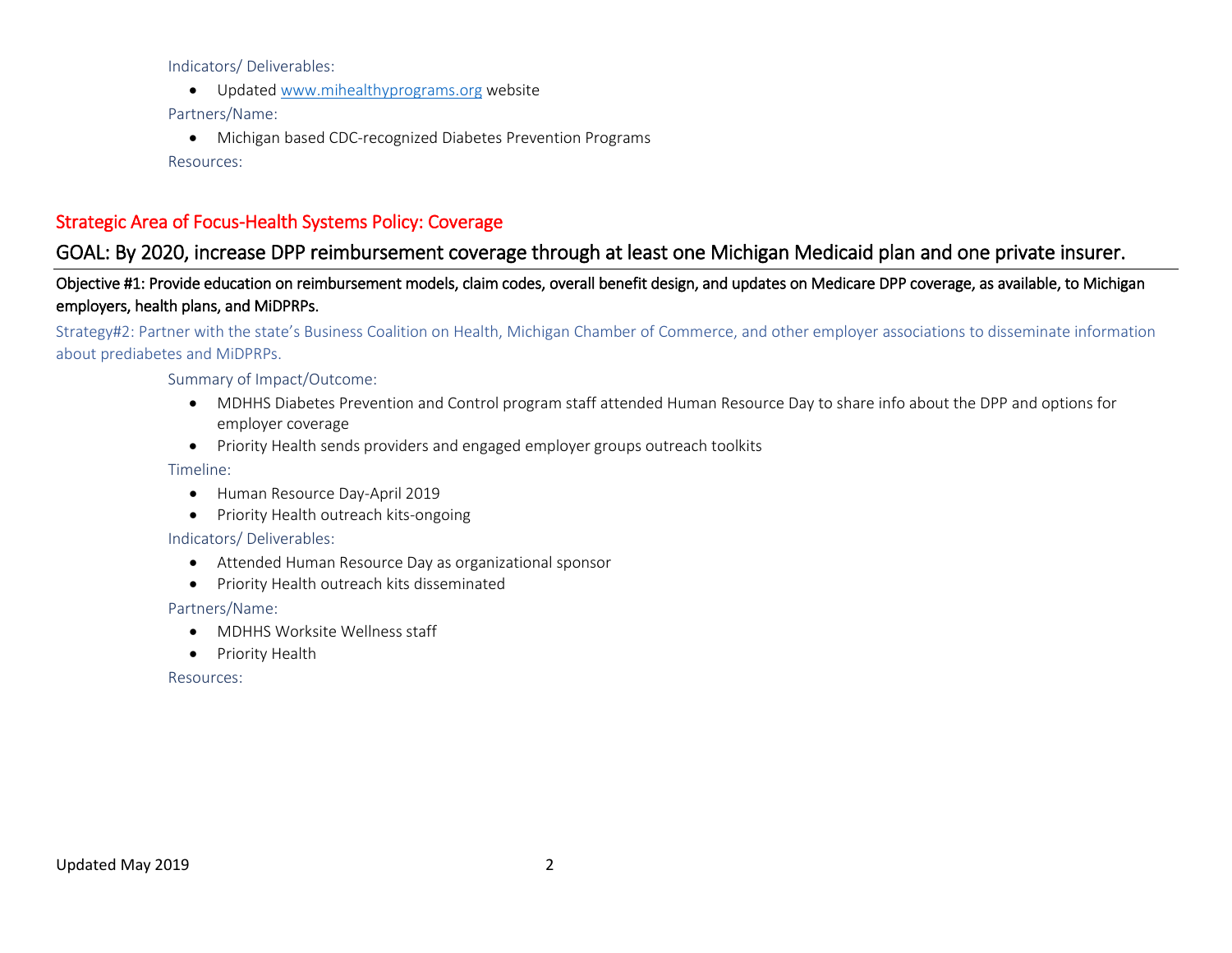### Objective #2: Implement two DPP demonstration projects with Michigan Medicaid program, employers or private health plans.

Strategy #1: Work with partners to promote DPP outcome data (specifically for Medicaid and employer projects) to demonstrate the benefits of DPP coverage.

Summary of Impact/Outcome:

• Disseminated survey to Michigan Association of Health Plans (MAHP) Medicaid Managed Care member plans to access current benefits/coverage related to prediabetes/diabetes prevention related services

Timeline:

• April 2019

Indicators/ Deliverables:

• Survey results

Partners/Name:

• Michigan Association of Health Plans

Resources:

Strategy #3: Partner with at least two health plans and/or employers to develop a DPP demonstration project.

Summary of Impact/Outcome:

• TBD

Timeline:

Indicators/ Deliverables:

Partners/Name:

Resources: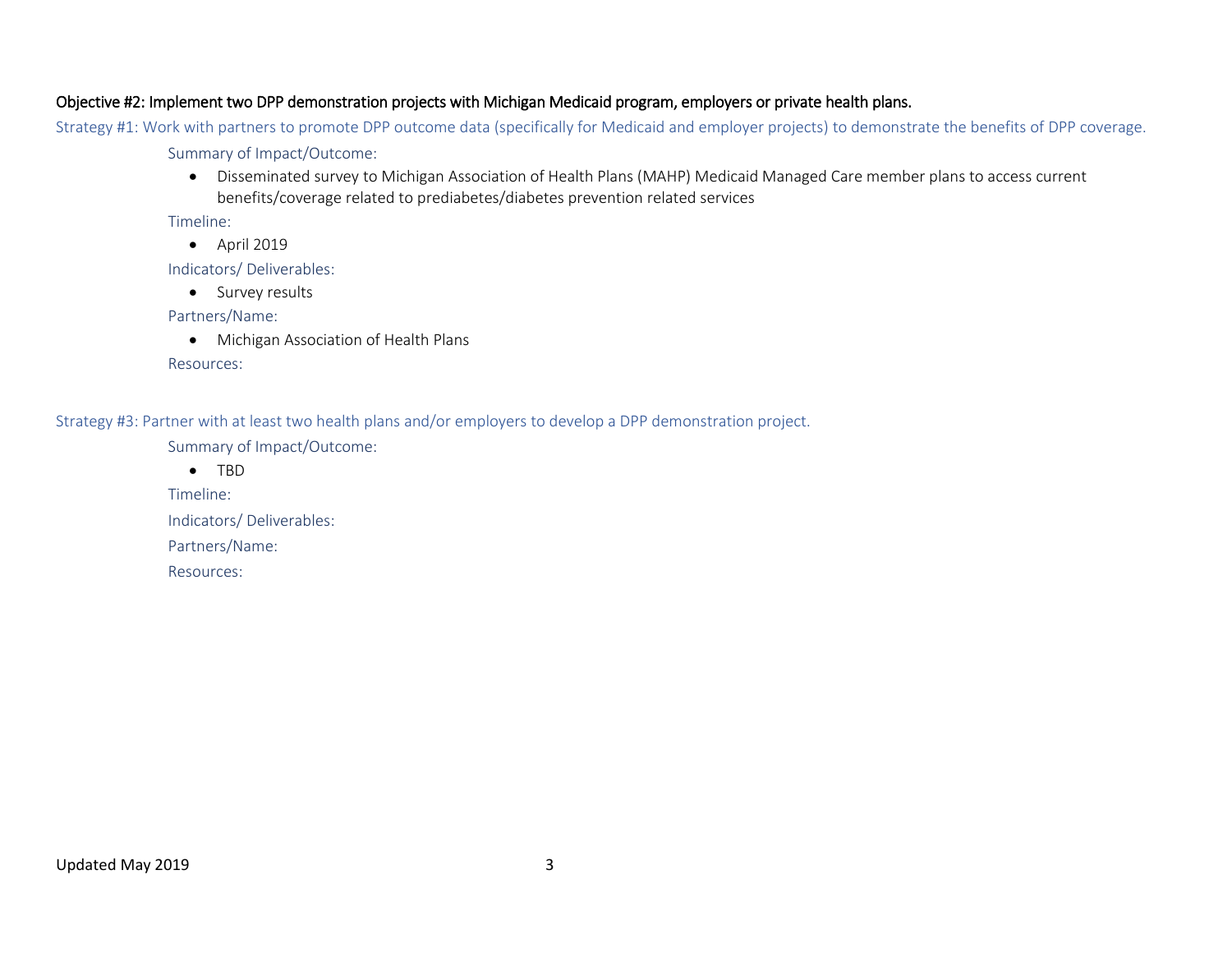# Strategic Area of Focus-Health Systems Policy: Screen, Test, Refer

# GOAL: By 2020, engage four healthcare partners to develop systems to screen, test, and refer patients with prediabetes and those at risk for developing type 2 diabetes to a Diabetes Prevention Recognized Program (DPRP).

### Objective #1: Four health systems will implement a prediabetes registry using their electronic health records (EHRs).

Strategy #2: Promote tools, best practices, and lessons learned around developing prediabetes registries within EHRs.

### Summary of Impact/Outcome:

- Both outreach and e-alerts
	- o Beaumont working on infrastructure building towards Medicare DPP coverage including online database, link to EHR, and referrals
	- o HFHS Macomb American Medical Association (AMA) prediabetes and prehypertension pilot includes no cost classes and e-alert to providers when blood glucose in prediabetes range
	- o Physician Alliance created and distributed outreach toolkits and a centralized registry of people who meet DPP criteria
	- o Solera looking to Florida Blue model to coordinate on-the-spot enrollment in nearby DPRP for eligible individuals
- Outreach
	- o Beaumont engages lifestyle coaches in quarterly meetings and uses mentorship program
	- o Henry Ford-Macomb created own prediabetes awareness materials
	- o Priority Health sends providers and engaged employer groups outreach toolkits

### Timeline:

• Ongoing

### Indicators/ Deliverables:

- At least four providers and/or insurers actively working towards prediabetes registries and referral to DPRP within EHRs
- At least two systems created tailored outreach toolkits and distributed to providers and/or engaged employer groups
- At least one system engages lifestyle coaches in regular meetings and uses mentorship program for best practices

### Partners/Name:

- Beaumont
- Henry Ford-Macomb
- HSHS Macomb
- Physician Alliance
- Priority Health
- Solera